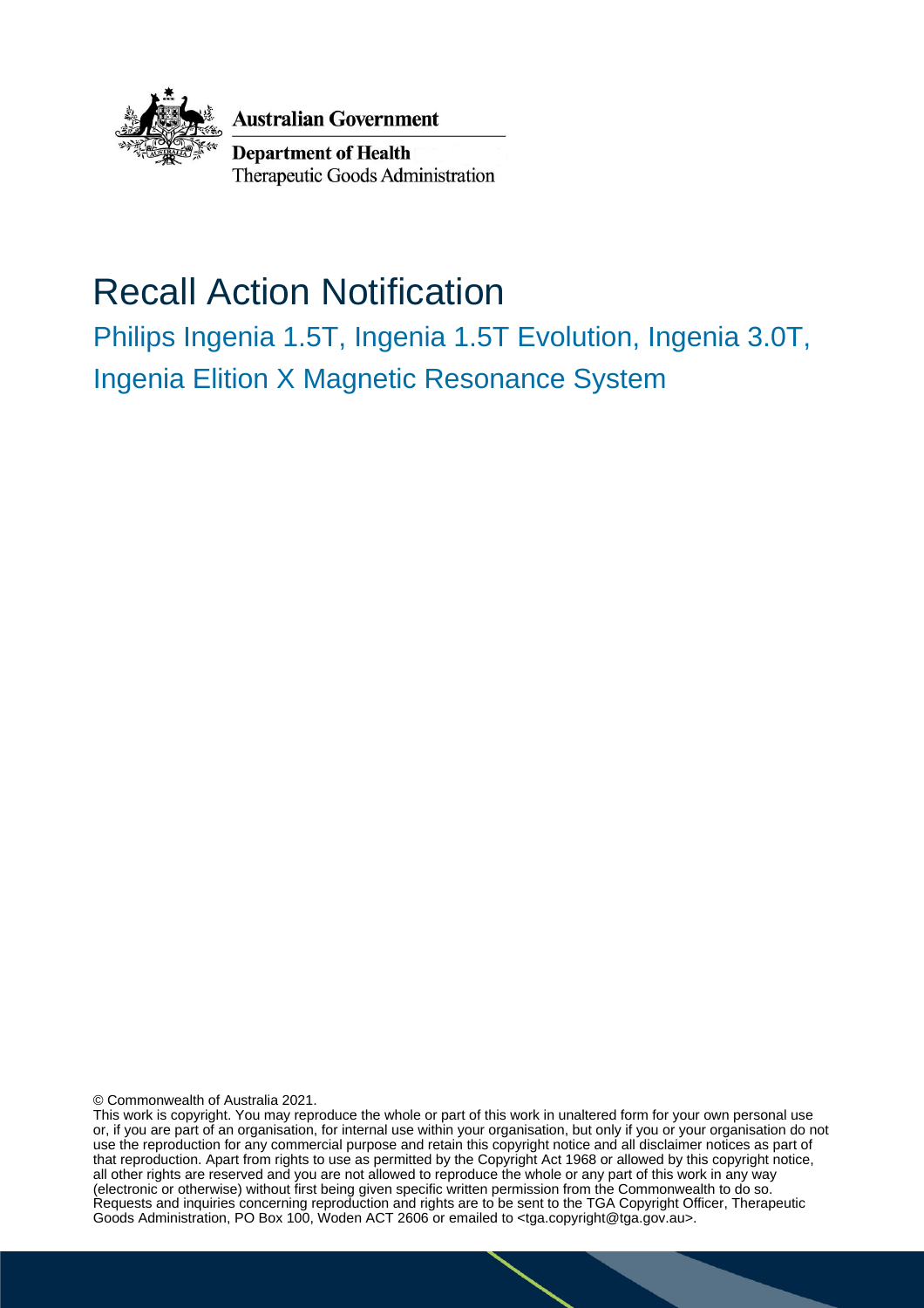## **Important information on the System for Australian Recall Actions**

**The TGA publishes information about therapeutic goods supplied in the Australian market that have been subject to a recall action in a publicly searchable database.**

**Recall action means action taken by the responsible entity (being the person who is responsible for taking the recall action) to resolve a problem with therapeutic goods supplied in the Australian market that have, or may potentially have, deficiencies relating to safety, quality, efficacy (performance) or presentation.**

- **Recall actions include: the permanent removal of therapeutic goods from supply in the market, the taking of corrective action in relation to therapeutic goods (such as repair, modification, adjustment or relabelling) and, in the case of medical devices that have been implanted into patients, the issuing of a hazard alert containing information for health practitioners on how to manage patients.**
- **More information about Australian recall actions is available at <**http://tga.gov.au/safety/recalls-about.htm**>**
- **If you are taking a medicine, using a medical device or have had a medical device implanted into you, that is the subject to a recall action, and you have any concerns you should seek advice from a health professional. <**http://www.healthdirect.org.au/**>**

#### **About the release of this information**

While reasonable care is taken to ensure that the information is an accurate record of recall actions that responsible entities have reported to the TGA or of which the TGA has become aware, the TGA does not guarantee or warrant the accuracy, reliability, completeness or currency of the information or its usefulness in achieving any purpose. To the fullest extent permitted by law, including but not limited to section 61A of the Therapeutic Goods Act 1989, the TGA will not be liable for any loss, damage, cost or expense incurred in or arising by reason of any person relying on this information.

The information contained in the SARA database is released under s 61(5C) of the Therapeutic Goods Act 1989. Copyright restrictions apply to the System of Australian Recall actions (SARA) <http://tga.gov.au/about/websitecopyright.htm>.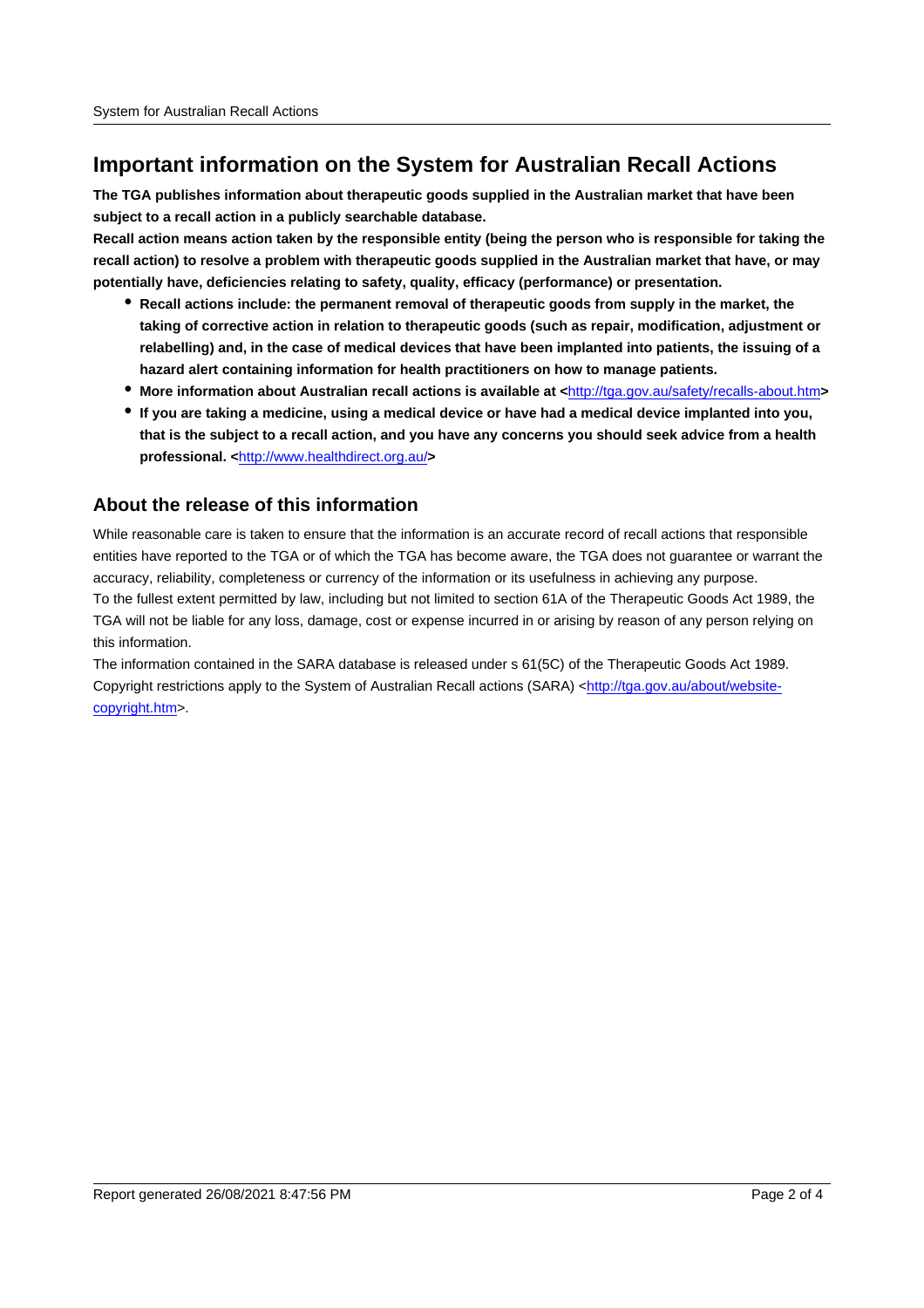# **Recall detail**

| <b>Type of Producti</b>                                    | <b>Medical Device</b>                                                                                                                                                                                                                                                                                                                                                                                                                                                                                                                                                                                                                                                                                                                                                                                                                                                                                                                                                                                                              |
|------------------------------------------------------------|------------------------------------------------------------------------------------------------------------------------------------------------------------------------------------------------------------------------------------------------------------------------------------------------------------------------------------------------------------------------------------------------------------------------------------------------------------------------------------------------------------------------------------------------------------------------------------------------------------------------------------------------------------------------------------------------------------------------------------------------------------------------------------------------------------------------------------------------------------------------------------------------------------------------------------------------------------------------------------------------------------------------------------|
| <b>TGA Recall Reference</b> ii                             | RC-2021-RN-01646-1                                                                                                                                                                                                                                                                                                                                                                                                                                                                                                                                                                                                                                                                                                                                                                                                                                                                                                                                                                                                                 |
| <b>Product</b><br>Name/Descriptioniii                      | Philips Ingenia 1.5T, Ingenia 1.5T Evolution, Ingenia 3.0T, Ingenia Elition X Magnetic<br>Resonance System                                                                                                                                                                                                                                                                                                                                                                                                                                                                                                                                                                                                                                                                                                                                                                                                                                                                                                                         |
|                                                            | Multiple system codes, serial numbers and device identifiers                                                                                                                                                                                                                                                                                                                                                                                                                                                                                                                                                                                                                                                                                                                                                                                                                                                                                                                                                                       |
|                                                            | ARTG 230064<br>(Philips Electronics Australia Ltd - MRI system, full-body, superconducting magnet)                                                                                                                                                                                                                                                                                                                                                                                                                                                                                                                                                                                                                                                                                                                                                                                                                                                                                                                                 |
| Recall Action Leveliv                                      | Hospital                                                                                                                                                                                                                                                                                                                                                                                                                                                                                                                                                                                                                                                                                                                                                                                                                                                                                                                                                                                                                           |
| <b>Recall Action</b><br><b>Classification</b> <sup>V</sup> | Class I                                                                                                                                                                                                                                                                                                                                                                                                                                                                                                                                                                                                                                                                                                                                                                                                                                                                                                                                                                                                                            |
| <b>Recall Action</b><br><b>Commencement Datevi</b>         | 30/07/2021                                                                                                                                                                                                                                                                                                                                                                                                                                                                                                                                                                                                                                                                                                                                                                                                                                                                                                                                                                                                                         |
| Responsible Entityvii                                      | Philips Electronics Australia Ltd                                                                                                                                                                                                                                                                                                                                                                                                                                                                                                                                                                                                                                                                                                                                                                                                                                                                                                                                                                                                  |
| Reason / Issuevill                                         | Philips has detected an issue with a pressure relief valve in the magnet assembly where a<br>42psi pressure relief valve was installed, instead of a 3.75 psi valve. The relief valve is<br>used for controlling the pressure of helium when the magnet is not attached to a working<br>cryo-system and is off-cooling. All MR systems in the scope of this notification have a<br>secondary pressure relief valve at 5 psi which alleviates high pressure release of helium<br>gas, releasing instead a moderate amount of helium gas.<br>If this issue does occur, it may lead to the following harms:<br>If a patient, operator or service engineer is adjacent to the system during off-cooling skin<br>burns or cold burns of eyes may occur.<br>If the moderate release of helium depletes the oxygen in the room and the exposure is for<br>an extended period of time, a patient, operator or service engineer may experience<br>asphyxia.<br>To date, Philips have received no customer complaints related to this issue. |
| <b>Recall Actionix</b>                                     | <b>Product Defect Correction</b>                                                                                                                                                                                                                                                                                                                                                                                                                                                                                                                                                                                                                                                                                                                                                                                                                                                                                                                                                                                                   |
| <b>Recall Action</b><br><b>Instructions<sup>x</sup></b>    | Philip is advising customers that devices will be inspected to confirm if the non-conforming<br>pressure relief (42 psi) has been installed. If the system has a 42 psi valve, a replacement<br>valve with the correct 3.75 psi valve will be installed.                                                                                                                                                                                                                                                                                                                                                                                                                                                                                                                                                                                                                                                                                                                                                                           |
| <b>Contact Informationxi</b>                               | 1800 251 400 - Philips Customer Care Centre                                                                                                                                                                                                                                                                                                                                                                                                                                                                                                                                                                                                                                                                                                                                                                                                                                                                                                                                                                                        |

## **Footnotes**

i Type of Product: Medicine, Medical Device, or Biological

ii TGA Recall Reference: Unique number given by the TGA

Report generated 26/08/2021 8:47:56 PM

Page 3 of 4

The TGA publishes Australian recall actions in a searchable database to ensure the public has access to information about therapeutic products that have been recalled from the Australian market. If you are concerned about your health or if you have experienced an adverse event please seek advice from a health professional as soon as possible. Please read all the important information at the beginning of this report.